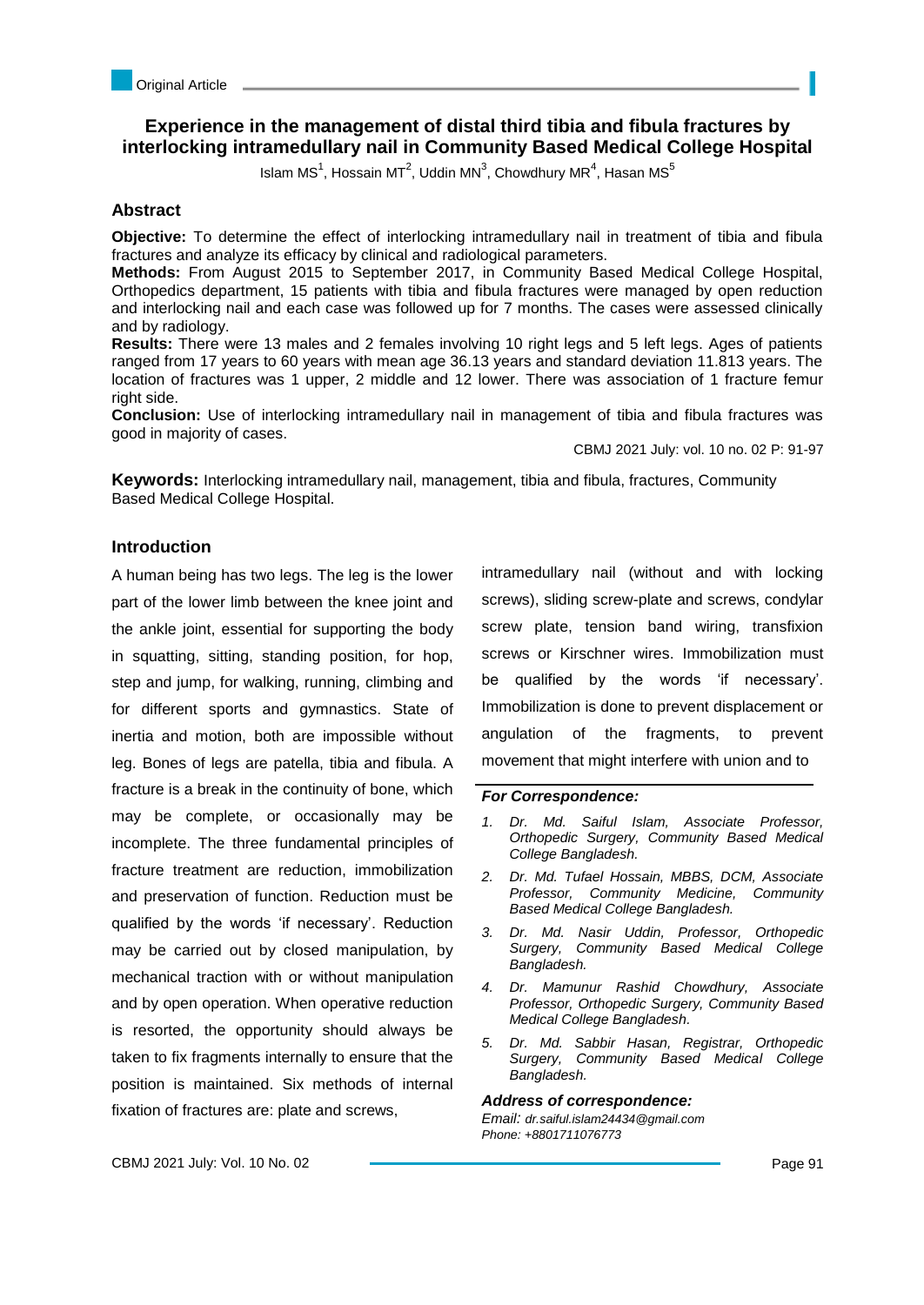#### Original Article

relieve pain. Immobilization is done by a plaster of Paris cast or other external splint, by external fixation and by internal fixation. We have to keep in mind that union cannot be imposed but may have to be encouraged. Where bone is a plant, with its roots in soft tissues, and when its vascular connections are damaged, it often requires, not the technique of a cabinet maker, but the patient care and understanding of a gardener. The tibia is the large weight bearing medial bone of the leg. It articulates with the condyles of the femur and the head of the fibula above and with the talus and the distal end of the fibula below. Vast surface of tibia is covered only by skin and superficial fascia. The fibula is the slender lateral bone of the leg. It takes no part in articulation of knee joint, but below it forms the lateral malleolous of the ankle joint. It takes no part in the transmission of body weight, but it provides attachment for muscles. Fractures of the tibia and fibula are common. If only one bone is fractured, the other acts as a splint, displacement is minimal. Fractures of the distal third of the shaft of tibia are prone to delayed union or malunion. This can be because of the nutrient artery is torn at the fracture line, with a consequent reduction in blood flow to the distal fragment. It is also possible that the splint like action of the intact fibula prevents the proximal and distal fragments coming into apposition. Based on the clinical anatomy, we have opted for operative reduction and immobilization by internal fixation by interlocking intramedullary nail. Intramedullary nail is excellent for many fractures of long bones. It is regularly used for fracture of tibia. The original Kuntscher-type nail designed for the femur was hollow and of clover-leaf section. This type has been replaced by newer more versatile locking nail with a rounder crosssection, which offers notable advantages. These

have transverse holes at both ends, allowing the insertion of transfixion (locking) screws through bone and nail under image intensifier radiographic control. Improved results of the treatment of fractures owe much to rehabilitation which is achieved through active use and active exercise the purpose is to preserve function while uniting and to restore it to normal while united.<sup>1-3</sup>

### **Materials and Methods:**

A descriptive type of prospective study was done in Community Based Medical College Hospital, Orthopedics department from August 2015 to April 2018. The cases were tibia and fibula fractures managed by open reduction and internal fixation by interlocking nail. 15 patients were selected. Sampling technique was convenient type of non-probability sampling. Each case was followed up for 7 months. Instrument of data collection was history taking by a pre-tested questionnaire and Hospital records on admission and during stay. Evaluation was assessed clinically and by radiology. Efficacy of operation was assessed by Karlstrom-Olerud evaluation parameters during postoperative follow-up visits.

#### **Results:**

From August 2015 to September 2017 in Community Based Medical College Hospital, Orthopedics department, 15 patients with tibia and fibula fractures were managed by open reduction and internal fixation by interlocking nail and each case was followed up for 7 months. Among them there were 13 males and 2 females, involving in 10 right legs and 5 left legs. Mode of injury was Road Traffic injury in majority of cases (13/15) (86.67%). Ages of injured persons ranged from 17 years to 60 years with mean age 36.13 years and standard deviation 11.813 years.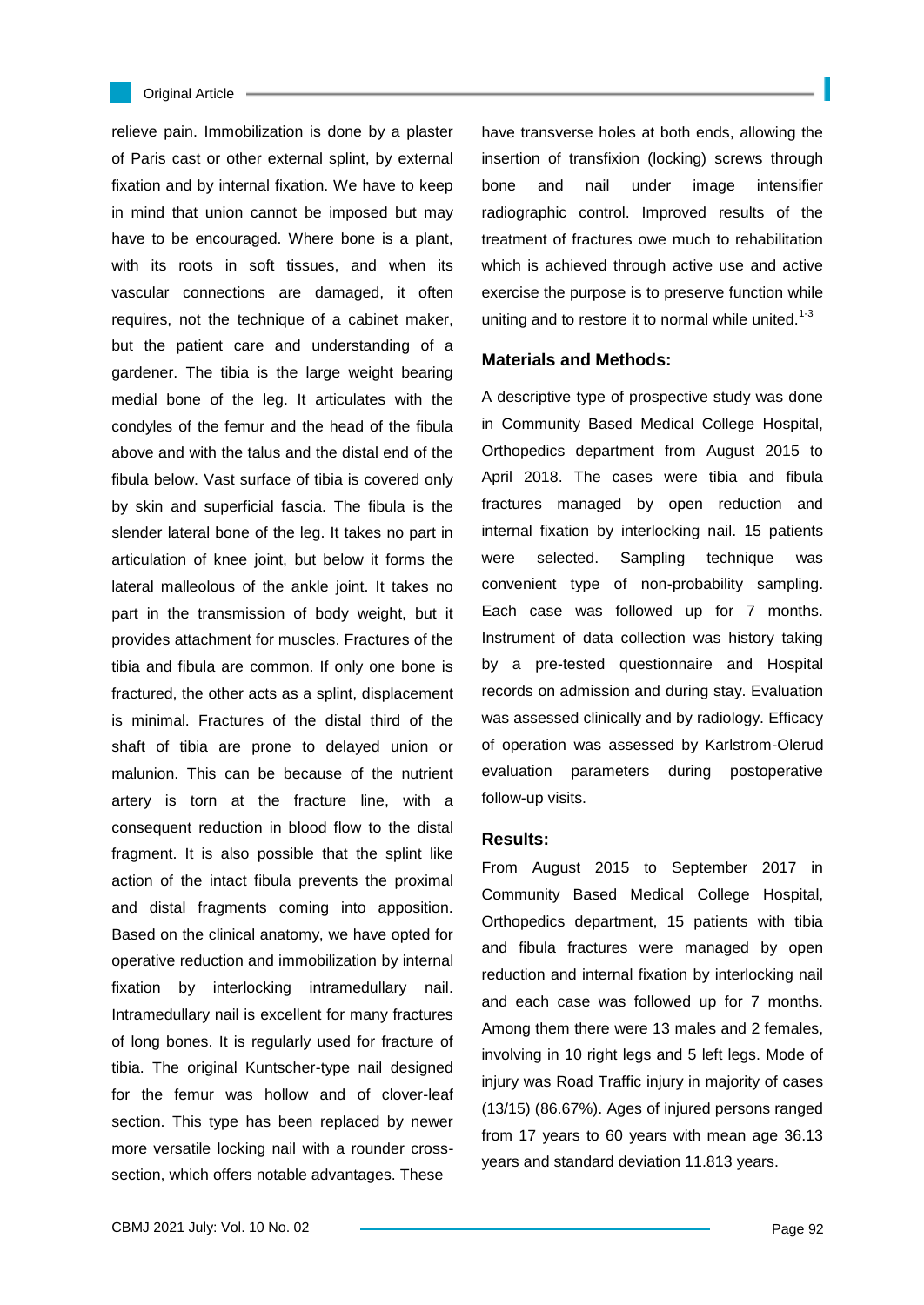#### **Criginal Article**

Fractures were 1 upper, 2 middle and 12 lower. There was 1 case of old fracture. All the fracture cases were closed fracture. There was one case of associated femur fracture right side. Closed intra-medullary nailing was done in all 15 cases of which 9 patients had no other fixation than tibia nail. Mean operation time was 90.67 minutes (range 85 minutes to 100 minutes). There was no wound problem. Most of the cases (13/15) (86.67%) united successfully. Prevalence of nonunion was (1/15) (6.67%) and prevalence of mal-union was (1/15) (6.67%). Mal-union happened in the case of old fracture (1/1) (100%). Postoperative angle deformity (mean 3.38 degree) and postoperative recurvatum (mean1.487 degree) were acceptable. Efficacy of operation was assessed by Karlstrom-Olerud evaluation parameters during postoperative follow-up visits. We followed up the cases up to 7 months (First follow-up at the end of 3 months, second follow-up at the end of 6 months and final follow-up at the end of 7 months with advise they can come any time in case of any inconvenience). Karlstrom-Olerud score was good in (14/15) (93.33%) of cases.

Table I shows age and sex distribution of patients.

| Age group   | Sex         | <b>Total</b> |    |
|-------------|-------------|--------------|----|
|             | <b>Male</b> | Female       |    |
| 15-24 years | 2           |              | 2  |
| 25-34 years | 5           |              | 5  |
| 35-44 years | 2           |              | з  |
| 45-54 years |             |              |    |
| 55-64 years |             |              |    |
| Total       | 13          | 2            | 15 |

Table I: Age and Sex distribution of patients

Table II shows fracture sides and sites of leg. **Table II: Fracture sides and sites of leg**

| <b>Fracture</b> | Side         |               |       |       |               |              |          |
|-----------------|--------------|---------------|-------|-------|---------------|--------------|----------|
| of bone         | <b>Right</b> |               | Left  |       |               | <b>Total</b> |          |
|                 | <b>Upper</b> | <b>Middle</b> | Lower | Upper | <b>Middle</b> | Lower        |          |
| Tibia           | 1            | 0             | 0     | 0     | 1             | $\Omega$     | 2        |
| Fibula          | 0            | 0             | 0     | 0     | 0             | 0            | $\Omega$ |
| <b>Both</b>     |              |               |       |       |               |              |          |
| tibia           | 0            | 0             | 9     | 0     | 1             | 3            | 13       |
| and             |              |               |       |       |               |              |          |
| fibula          |              |               |       |       |               |              |          |
| <b>Total</b>    | 1            | 0             | 9     | 0     | $\mathbf{2}$  | 3            | 15       |

Table III shows fixation of bone **Table III: Fixation of bone**

| <b>Bone fixation</b>  | <b>Frequency</b> | Total  |
|-----------------------|------------------|--------|
| Tibia alone           |                  | 60.00  |
| Both tibia and fibula |                  | 40.00  |
| Total                 | 15               | 100.00 |

Table IV shows input and outcome variable of operation.

**Table IV: Input and outcome variables**

| <b>Parameter</b> | Mean          | <b>Standard</b><br>deviation | Range         |
|------------------|---------------|------------------------------|---------------|
| Operation        | 90.67 minutes | 4.169                        | 85 minutes to |
| time             |               |                              | 100 minutes   |
| Union time       | 21.87 weeks   | 1.959                        | 20 weeks to   |
|                  |               | weeks                        | 28 weeks      |
| Angulation       |               |                              | 3.3 degree to |
|                  | 3.38 degree   | degree                       | 3.5 degree    |
| Postoperative    | 1.487 degree  | 0.0743                       | 1.4 degree to |
| recurvatum       |               | degree                       | 1.6 degree    |

| <b>Status</b>     | <b>Frequency</b> | <b>Total</b> |
|-------------------|------------------|--------------|
| Varus/vulgus      |                  | 0.00         |
| angulation $>5^0$ |                  |              |
| Wound problem     | በ                | 0.00         |
| Mal-union         | 1                | 6.67         |
| Nonunion          |                  | 6.67         |
| No complications  | 13               | 86.67        |
| Total             | 15               | 100.00       |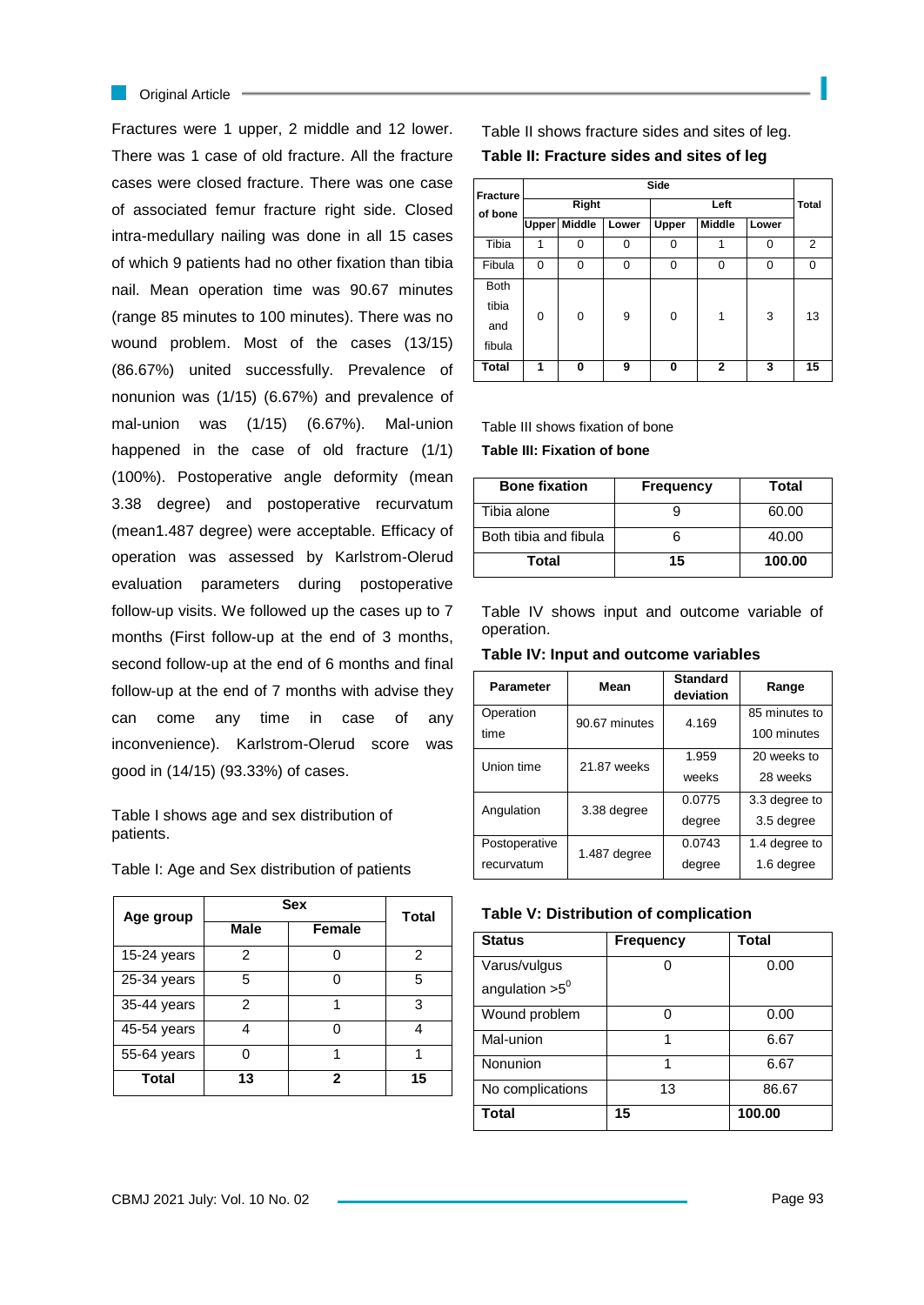Table VI shows Karlstrom-Olerud evaulation patrameters.

**Table VI: Karlstrom-Olerud evaluation parameters**

| SL.                     | <b>Measure</b>                      | 3                   | 2 points              | 1 point                  |
|-------------------------|-------------------------------------|---------------------|-----------------------|--------------------------|
| No.                     |                                     | points              |                       |                          |
| 1                       | Pain                                | <b>No</b>           | Little                | Severe                   |
| $\overline{2}$          | Difficulty<br>in<br>walking         | <b>No</b>           | Moderate              | Severe limp              |
| 3                       | Difficulty<br>in<br>climbing stairs | <b>No</b>           | Supported             | Unable                   |
| $\overline{\mathbf{4}}$ | in<br>Difficulty<br>previous sports | <b>No</b>           | Some<br>sports        | Unable                   |
| 5                       | Limitation at work                  | <b>No</b>           | Moderate              | Unable                   |
| 6                       | Status of skin                      | Normal              | Various<br>colors     | Ulcer/fistula            |
| $\overline{7}$          | Deformity                           | No                  | Little up to<br>$7^0$ | Remarked<br>$>7^{\circ}$ |
| 8                       | Muscle atrophy                      | < 1 cm              | $1-2cm$               | >2cm                     |
| 9                       | length<br>Leg<br>discrepancy        | < 1 cm              | $1-2cm$               | >2cm                     |
| 10                      | Loss of motion at<br>knee joint     | $< 10$ <sup>0</sup> | $10^{0} - 20^{0}$     | $>20^\circ$              |
| 11                      | Loss of motion at<br>subtalar joint | $< 10$ <sup>0</sup> | $10^{0} - 20^{0}$     | $>20$ <sup>0</sup>       |

**Table VII shows the Karlstrom-Olerud score result. Table VII: Karlstrom-Olerud score**

| <b>Score</b> | <b>Frequency</b> | Percentage |
|--------------|------------------|------------|
| Excellent    |                  | 0.00       |
| Good         | 14               | 93.33      |
| Bad          |                  | 6.67       |
| Total        | 15               | 100.00     |

## **Discussion:**

In this study, the sample size was 15, male female ratio 13:2, mean age 36.13 years with standard deviation 11.813 years. 2 had tibia fractures and 13 had both tibia and fibula fractures. Cases were managed by open reduction and internal fixation by interlocking nail. Intra-medullary nailing was done in all 15 cases of which 9 patients had no other fixation than tibia nail. Mean operation time was 90.67 minutes (range 85 minutes to 100 minutes). There was no wound problem. Mean union time 21.87 weeks, mean varus/vulgus angulation 3.38 degree, mean postoperative recurvatum 1.487 degree which were acceptable. Most of the cases (13/15) (86.67%) united successfully.

Prevalence of mal-union was 6.67% and nonunion 6.67%. Efficacy of operation was assessed by Karlstrom-Olerud evaluation parameters during postoperative follow-up visits. We followed up the cases up to 7 months (First follow-up at the end of 3 months, second followup at the end of 6 months and final follow-up at the end of 7 months with advise they can come any time in case of any inconvenience). Karlstrom-Olerud score was good in (14/15) (93.33%) of cases.

In a study for the treatment of distal tibial fractures for plating versus intramedullary nailing 14 patients were treated with plate fixation and 13 patients were treated with IM nailing. Comparison was done by postoperative radiographic deformities, functional results (Iowa ankle scores), and symptoms (Olerud and Molander ankle scores). All fibular fractures were first stabilized with plate fixation. The tibial fractures were treated with a locked IM tibial nail. All fractures had healed at final follow-up (mean, 33 month). Mean union times were 27.8 week (range, 18-36 week) in group A and 22.6 week (range, 18-30 week) in group B (P<0.05). Mean postoperative valgus angulations were larger in group B (3.7 degrees) than in group A (0.5 degrees) (P<0.05). Prevalence of mal-union was (3/13) (23.08%).

However, mal-unions did not differ between groups (P<0.05). Functional results and postoperative symptoms were similar. Both plate fixation and shortened IM nailing were effective for treating distal tibial metaphyseal fractures. In the group where intramedullary nailing was done male female ratio was 8:5, mean age 48.2 yrs with standard deviation 19 years and postoperative recurvatum was  $1.7 \pm 2.6$ <sup>4</sup> In a study 20 consecutive cases of distal tibial metaphyseal fractures were treated with statically locked inttramedullary nailing with supplementary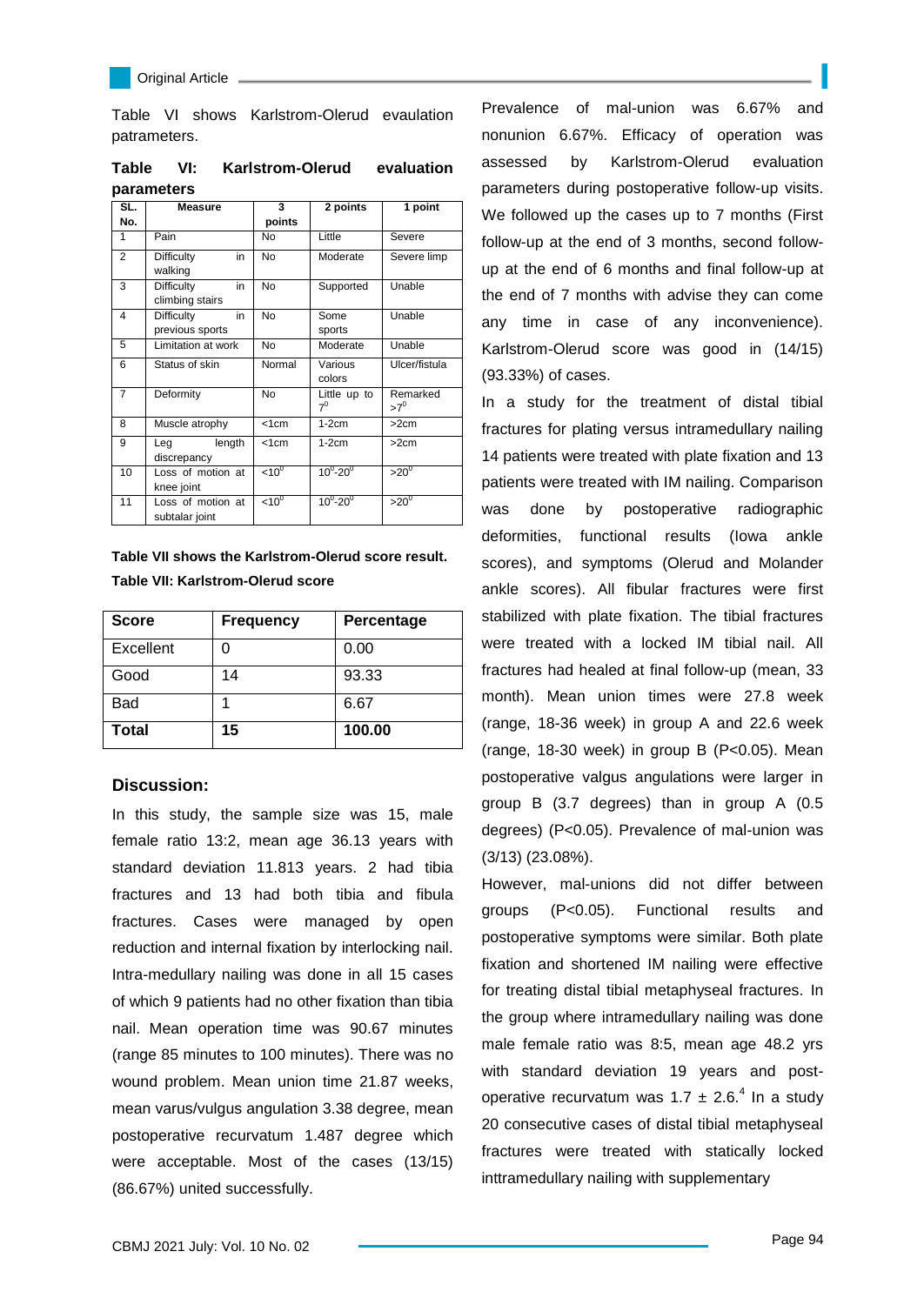#### Original Article

L

blocking screw. Male female ratio was16:4, mean age 35 years and mean union time was 11.5 weeks. Mean varus/vulgus alignment was 10.3 degrees preoperatively and 1.7 degrees immediately postoperatively and was maintained till union. Post-operative recurvatum was -0.1 to 0.5 degrees. $5$  In an Indian study for the management of fractures of distal third tibia by interlock nailing sample size was 60, male female ratio 48:12, age ranged from 25 to 50 years (mean age 35 years), mean union time was 18 weeks, varus/vulgus angulation was  $\pm$  1.5 degrees, postoperative recurvatum was -0.1 to 0.3 degrees. 40 patients had no other fixation besides tibia nail, 20 patients had fibula fixation. Prevalence of malunion was  $(3/60)$   $(5%)$ . <sup>6</sup> In a cadaver study, seven matched pairs of embalmed human cadaveric legs and sixteen fresh-frozen human cadaveric legs were tested. Fibular plate fixation increased the initial rotational stability after distal tibial fracture compared with that provided by tibial intramedullary nailing alone. However, there was no difference in rotational structural stiffness between the specimens treated with and without plate fixation as applied torque was increased.<sup>7</sup> In a study, sample size was 15, male female ratio 9:6, distal tibial fractures were treated with a reamed intramedullary nail. All patients had returned to normal activities of daily living. Eleven patients could perform all leisure activities with no symptoms and three had only minor discomfort, which did not preclude sport. All fractures united, 12 uneventfully and three after a secondary surgical procedure. Union time was between 12 weeks to 20 weeks. Three patients (20%) had malalignment defined as varus-valgus angulation or recurvatum of 5 degrees or greater. This malunion happened as they had not fixed the lower third fibula fracture.<sup>8</sup> In a study, 47 fractures on 47 patients 21 patients were treated with nonreamed, interlocking intramedullary nailing, and 26

patients were treated with wide or narrow dynamic compression plates on fibula. In the group of patients treated with fibula fixation, the average healing time was 14.6 weeks.

In the group of patients treated without fibula fixation, the average healing time was 14.3 weeks. In the group of patients treated with fibula fixation a significantly smaller proportion of valgus angular deviation (6.3%) was observed compared to the group of patients treated without fibula fixation (32.3%).<sup>9</sup> 52 patients suffering from fractures of the distal tibial metaphysis (40 closed, 12 open) were treated with an unreamed tibial nail using distal locking. In 13 patients an additional percutaneous inter-fragmentary fixation was also applied. 22 patients underwent an additional operation in order to facilitate bone union (dynamization, bone grafting and/or fibulectomy). In 50 of the 52 patients the fracture united with a very good range of knee and ankle motion (successful functional outcome 96.15%). Mean union time was 15.3 weeks. In 2 patients nonunion with breakage of the UTN (2/52) (3.85%) occurred and in two open fractures post-operative infections were observed  $(2/12)$   $(16.67%)$ .<sup>10</sup> 73 patients suffering from fractures of distal part of tibia were treated with interlocking inttramedullary nail. Mean patient age was 39.8 years and mean union time was 4.2 months. (70/73) (95.89%) had successful union with good functional outcome. $11$ 36 patients treated with reamed intramedullary nailing with use of either two or three distal interlocking screws. 10 fractures with articular extension were treated with supplementary screw fixation prior to the intramedullary nailing. Mean union time was 23.5 weeks. Acceptable radiographic alignment, defined as <5 degrees of angulation in any plane, was obtained in thirtythree patients  $(92\%)$ .<sup>12</sup> 20 patients with distal tibial metaphyseal fractures were treated by closed reduction and internal fixation with a shortened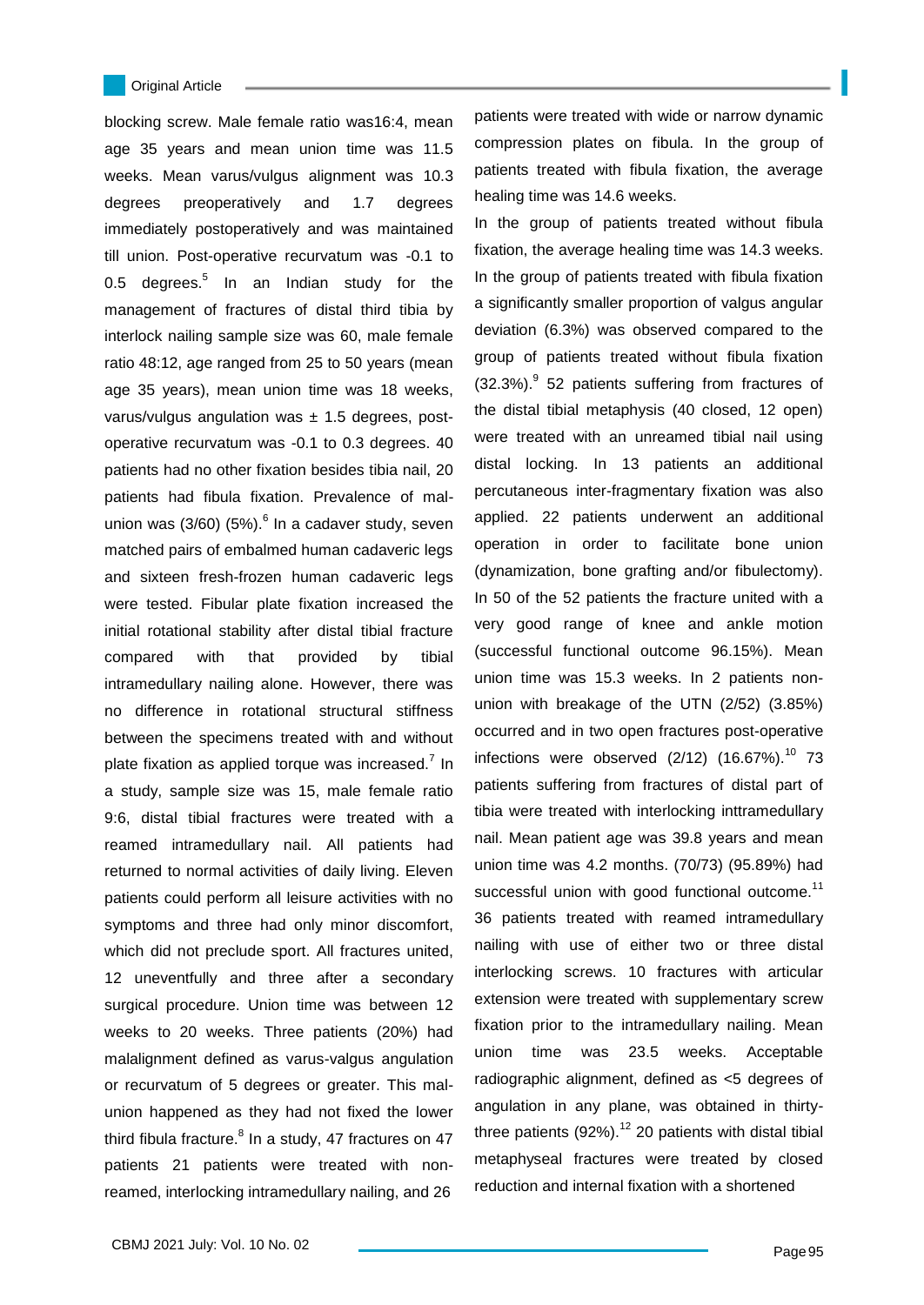tibial interlocking nail. Mean union time was 17.2 weeks. All patients received regular post-operative radiographic check-up and the ankle function was evaluated with the Iowa Ankle-Evaluation rating system. Successful outcome was 100%.<sup>13</sup> 63 patients with fractures of distal tibial metaphysis, with or without minimally displaced extension into the ankle joint were managed by statically locked intramedullary nailing. There were few intraoperative complications. At a mean of 46 months, all but five patients had a satisfactory functional outcome. The poor outcomes were associated with either technical error or the presence of other iniuries.<sup>14</sup>

## **Conclusion**

Open reduction and internal fixation by the use of interlocking intramedullary nailing for the management of distal third tibia fracture yielded good result. Simultaneous fibula fixation with plate or square nail is very effective for stability of reduction.

### *Reference*

- *1. Richard S. Snell, Clinical Anatomy By Regions, 9th Edition, Lippincott Williams & Wilkins, 2012, Chapter 10, The Lower limb, Bones of the leg, Ankle joint. 470-506.*
- *2. S. Terry Canale & James H. Beaty, Campbell's Operative Orthopedics, Eleventh Edition, Mosby Elsevier, 2008, Chapter 50. General Principles of Fracture Treatment. 3017-3076, Chapter 51. Fractures of the Lower extremity. 3085- 3217.*
- *3. David L. Hamblen, A Hamish R.W. Simpson. Adam's Outline of Fractures including joint injuries. Twelfth Edition. Churchill Livingstone Elsevier 2007. Chapter 1. Pathology of fractures and fracture healing. 3-19. Chapter 3. Principles of fracture treatment. 29-51.*
- *4. Yang SW, Tzeng HW, Chou YJ, Teng HP, Liu HH, Wong CY. Treatment of distal tibial metaphyseal fractures: plating versus shortened intramedullary nailing. 2006; 37 (6): 531-535.*
- *5. Mugundhan Moongilpatti Sengodan, Singaravadivelu Vaidyanathan, Sankaralingam Karunanandaganapathy, Sukumaran Subbiah Subramanian, and Samuel Gnanam Rajamani. Distal Tibial Metaphyseal Fractures: Does Blocking Screw Extend the Indication of Intramedullary Nailing? International Scholarly Research Notices Orthopedics. 2014; 542623: 7 pages.*
- *6. Satish R Gawali, Shashikant B Kukale, Pramod V Nirvane, Raman O Toshniwal. Management of fractures of distal third tibia by interlock nailing. The Journal of Foot and Ankle Surgery (Asia Pacific), 2016; 3 (1): 15-22.*
- *7. Kumar A, Charlebois SJ, Cain EL, Smith RA, Daniels AU, Crates JM. Effect of fibular plate fixation on rotational stability of simulated distal tibial fractures treated with intramedullary nailing. J Bone Joint Surgery Am 2003; 85-A (4): 604-8.*
- *8. Dogra AS, Ruiz AL, Thompson NS, Nolan PC. Dia-metaphyseal distal tibial fractures- treatment with a shortened intramedullary nail: a review of 15 cases. Injury 2000; 31(10): 799- 804.*
- *9. Labronici et al. Treatment of distal fractures of the tibia. Acta Ortopedica Brasileira. 2009; 17 (1): 40-45.*
- *10. Moshelf R, Safran O, Segal D, Liebergal M. The unreamed tibial nail in the treatment of distal metaphyseal fractures. Injury 1999; 30 (2): 83-90.*
- *11. Tylliankins M, Megas P, Giannikas D, Lambris E. Interlocking intramedullary nailing in distal tibial fractures. Orthopedics 2000; 23 (8): 805- 808.*
- *12. Nork SE, Schwartz AK, Agel J, Holt SK, Schrick JL, Wisquist RA. Intramedullary nailing of distal metaphyseal tibial fractures. Journal of Bone Joint Surgery AM. 2005; 87 (6): 1213- 21.*